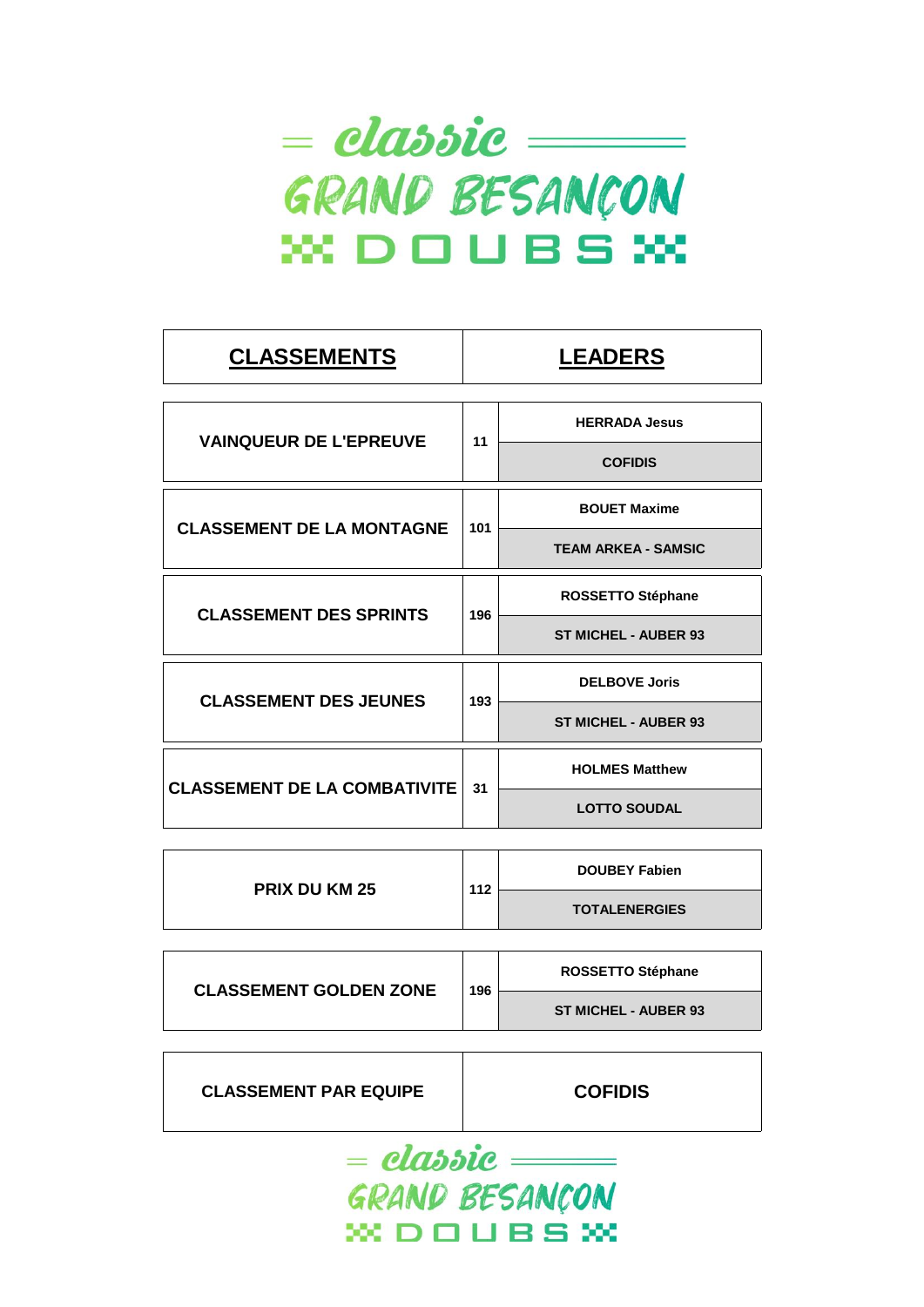### **Classement - Classification**

### BESANCON - MONTFAUCON

**Date :** 15/04/2022

**Organisateur - Organiser :** Jura Cyclisme

**Epreuve - Race :** Classic Grand Besancon Doubs

| Rang<br>Rank | Dos.<br><b>Bib</b> | UCI ID      | <b>NOM Prénom</b><br>Last name First Name                                        | Equipe<br>Team                | Nat.<br>Nat. | Temps<br>Time | Ecart<br>Gap                    | Bonif.<br>Bon. | Pen. |
|--------------|--------------------|-------------|----------------------------------------------------------------------------------|-------------------------------|--------------|---------------|---------------------------------|----------------|------|
| 1            | 11                 | 10005977305 | <b>HERRADA Jesus</b>                                                             | <b>COFIDIS</b>                | <b>ESP</b>   | 04h25'55"     |                                 |                |      |
| 2            | 14                 | 10013629692 | <b>LAFAY Victor</b>                                                              | <b>COFIDIS</b>                | <b>FRA</b>   | 04h26'00"     | 05"                             |                |      |
| 3            | 117                | 10004638196 | <b>VUILLERMOZ Alexis</b>                                                         | <b>TOTALENERGIES</b>          | <b>FRA</b>   | 04h26'00"     |                                 |                |      |
| 4            | 32                 | 10010090307 | <b>CRAS Steff</b>                                                                | LOTTO SOUDAL                  | <b>BEL</b>   | 04h26'00"     | $\blacksquare$                  |                |      |
| 5            | 103                | 10007995814 | <b>GESBERT Elie</b>                                                              | TEAM ARKEA - SAMSIC           | <b>FRA</b>   | 04h26'02"     | 07"                             |                |      |
| 6            | 5                  | 10009780513 | O'CONNOR Ben                                                                     | <b>AG2R CITROEN TEAM</b>      | <b>AUS</b>   | 04h26'03"     | 08"                             |                |      |
| 7            | 3                  | 10009832346 | <b>CHAMPOUSSIN Clément</b>                                                       | <b>AG2R CITROEN TEAM</b>      | <b>FRA</b>   | 04h26'03"     | $\blacksquare$                  |                |      |
| 8            | 33                 | 10015290416 | <b>MONIQUET Sylvain</b>                                                          | LOTTO SOUDAL                  | <b>BEL</b>   | 04h26'03"     | $\blacksquare$                  |                |      |
| 9            | 27                 | 10007753415 | <b>MOLARD Rudy</b>                                                               | GROUPAMA - FDJ                | <b>FRA</b>   | 04h26'07"     | 12"                             |                |      |
| 10           | 24                 | 10014093979 | <b>BADILATTI Matteo</b>                                                          | GROUPAMA - FDJ                | SUI          | 04h26'08"     | 13"                             |                |      |
| 11           | 193                | 10023571081 | * DELBOVE Joris                                                                  | ST MICHEL - AUBER 93          | <b>FRA</b>   | 04h26'26"     | 31"                             |                |      |
| 12           | $\mathbf{1}$       | 10011228136 | <b>BERTHET Clément</b>                                                           | <b>AG2R CITROEN TEAM</b>      | <b>FRA</b>   | 04h26'48"     | 53"                             |                |      |
| 13           | 47                 | 10003223818 | <b>ROLLAND Pierre</b>                                                            | <b>B&amp;B HOTELS - KTM</b>   | <b>FRA</b>   | 04h26'48"     | $\pmb{\mathsf{H}}$              |                |      |
| 14           | 21                 | 10006473722 | <b>PINOT Thibaut</b>                                                             | <b>GROUPAMA - FDJ</b>         | <b>FRA</b>   | 04h26'49"     | 54"                             |                |      |
| 15           | 161                | 10009421411 | <b>ERIKSSON Lucas</b>                                                            | RIWAL CYCLING TEAM            | SWE          | 04h26'49"     | $\mathbf{H}$                    |                |      |
| 16           | 15                 | 10010164974 | ROCHAS Rémy                                                                      | <b>COFIDIS</b>                | <b>FRA</b>   | 04h26'54"     | 59"                             |                |      |
| 17           | 6                  | 10025080746 | PARET PEINTRE Aurélien                                                           | <b>AG2R CITROEN TEAM</b>      | <b>FRA</b>   | 04h27'10"     | 01'15"                          |                |      |
| 18           | 163                | 10014046186 | <b>BREGNHØJ Mathias</b>                                                          | RIWAL CYCLING TEAM            | <b>DEN</b>   | 04h27'15"     | 01'20"                          |                |      |
| 19           | 55                 | 10011029890 | <b>WIRTGEN Luc</b>                                                               | <b>BINGOAL PAUWELS SAUCES</b> | LUX          | 04h27'17"     | 01'22"                          |                |      |
| 20           | 175                | 10015362053 | <b>MARIAULT Axel</b>                                                             | TEAM U NANTES ATLANTIQU       | <b>FRA</b>   | 04h27'20"     | 01'25"                          |                |      |
| 21           | 61                 | 10048454413 | <b>BOL Jetse</b>                                                                 | <b>BURGOS - BH</b>            | <b>NED</b>   | 04h27'20"     | $\mathbf{H}$                    |                |      |
| 22           | 106                | 10009748682 | <b>RIES Michel</b>                                                               | TEAM ARKEA - SAMSIC           | <b>LUX</b>   | 04h27'20"     | $\mathbf{H}$                    |                |      |
| 23           | 116                | 10008693204 | <b>RODRIGUEZ MARTIN Cristian</b>                                                 | <b>TOTALENERGIES</b>          | <b>ESP</b>   | 04h27'23"     | 01'28"                          |                |      |
| 24           | 83                 | 10023565122 | * COBO CAYON Ivan                                                                | EQUIPO KERN PHARMA            | <b>ESP</b>   | 04h27'42"     | 01'47"                          |                |      |
| 25           | 25                 | 10009372103 | <b>GENIETS Kévin</b>                                                             | GROUPAMA - FDJ                | LUX          | 04h27'46"     | 01'51"                          |                |      |
| 26           | 114                | 10016241016 | JOUSSEAUME Alan                                                                  | <b>TOTALENERGIES</b>          | <b>FRA</b>   | 04h27'58"     | 02'03"                          |                |      |
| 27           | 111                | 10013732857 | CABOT Jeremy                                                                     | <b>TOTALENERGIES</b>          | <b>FRA</b>   | 04h28'14"     | 02'19"                          |                |      |
| 28           | 35                 | 10015007496 | <b>VERSCHAEVE Viktor</b>                                                         | LOTTO SOUDAL                  | BEL          | 04h28'22"     | 02'27"                          |                |      |
| 29           | 105                | 10005874645 | <b>DELAPLACE Anthony</b>                                                         | TEAM ARKEA - SAMSIC           | <b>FRA</b>   | 04h28'42"     | 02'47"                          |                |      |
| 30           | 92                 | 10016223535 | <b>BONNEU Kamiel</b>                                                             | SPORT VLAANDEREN - BALO       | <b>BEL</b>   | 04h28'58"     | 03'03"                          |                |      |
| 31           | $\overline{2}$     | 10008895183 | <b>CALMEJANE Lilian</b>                                                          | <b>AG2R CITROEN TEAM</b>      | <b>FRA</b>   | 04h29'21"     | 03'26"                          |                |      |
| 32           | 13                 | 10006587694 | FERNANDEZ Ruben                                                                  | <b>COFIDIS</b>                | <b>ESP</b>   | 04h29'25"     | 03'30"                          |                |      |
| 33           | 84                 | 10023573913 | * MIQUEL DELGADO Pau                                                             | <b>EQUIPO KERN PHARMA</b>     | <b>ESP</b>   | 04h30'07"     | 04'12"                          |                |      |
| 34           | 81                 | 10040750892 | ADRIA OLIVERAS Roger                                                             | <b>EQUIPO KERN PHARMA</b>     | ESP          | 04h30'07"     |                                 |                |      |
| 35           | 113                | 10008934791 | <b>GRELLIER Fabien</b>                                                           | <b>TOTALENERGIES</b>          | <b>FRA</b>   | 04h30'07"     | п                               |                |      |
| 36           | 104                | 10014624449 | <b>GUGLIELMI Simon</b>                                                           | TEAM ARKEA - SAMSIC           | <b>FRA</b>   | 04h31'18"     | 05'23"                          |                |      |
| 37           | 31                 | 10007962973 | <b>HOLMES Matthew</b>                                                            | LOTTO SOUDAL                  | GBR          | 04h31'51"     | 05'56"                          |                |      |
| 38           | 22                 | 10003223919 | <b>ROUX Anthony</b>                                                              | GROUPAMA - FDJ                | <b>FRA</b>   | 04h32'05"     | 06'10"                          |                |      |
| 39           | 34                 | 10006453110 | <b>WELLENS Tim</b>                                                               | LOTTO SOUDAL                  | <b>BEL</b>   | 04h32'54"     | 06'59"                          |                |      |
| 40           | 101                | 10003073769 | <b>BOUET Maxime</b>                                                              | TEAM ARKEA - SAMSIC           | <b>FRA</b>   | 04h32'54"     | $\mathbf{H}$                    |                |      |
| 41           | 181                | 10008853353 | <b>GUERIN Alexis</b>                                                             | <b>TEAM VORARLBERG</b>        | <b>FRA</b>   | 04h33'31"     | 07'36"                          |                |      |
| 42           | 182                | 10004640725 | <b>ZOIDL Riccardo</b>                                                            | <b>TEAM VORARLBERG</b>        | AUT          | 04h33'48"     | 07'53"                          |                |      |
| 43           | 196                | 10004444402 | ROSSETTO Stéphane                                                                | ST MICHEL - AUBER 93          | <b>FRA</b>   | 04h34'12"     | 08'17"                          |                |      |
| 44           | 107                | 10010202259 | <b>GUERNALEC Thibault</b>                                                        | TEAM ARKEA - SAMSIC           | <b>FRA</b>   | 04h34'36"     | 08'41"                          |                |      |
|              |                    |             | Copyright © R-Cycling - 2022 - retrouvez ces classements sur www.votrecourse.com |                               |              |               | Imprimé à / print at : 16:57:43 |                |      |

**Lucas GRANDJEAN : +33.6.49.74.58.73 lucas@votrecourse.com**









**REGION BOURGOGHE FRANCHE**<br>COMTE





1/3 Imprimé à / print at : 16:57:43

**Distance :** 177.5 km

**Moyenne - Average :** 40.05km/h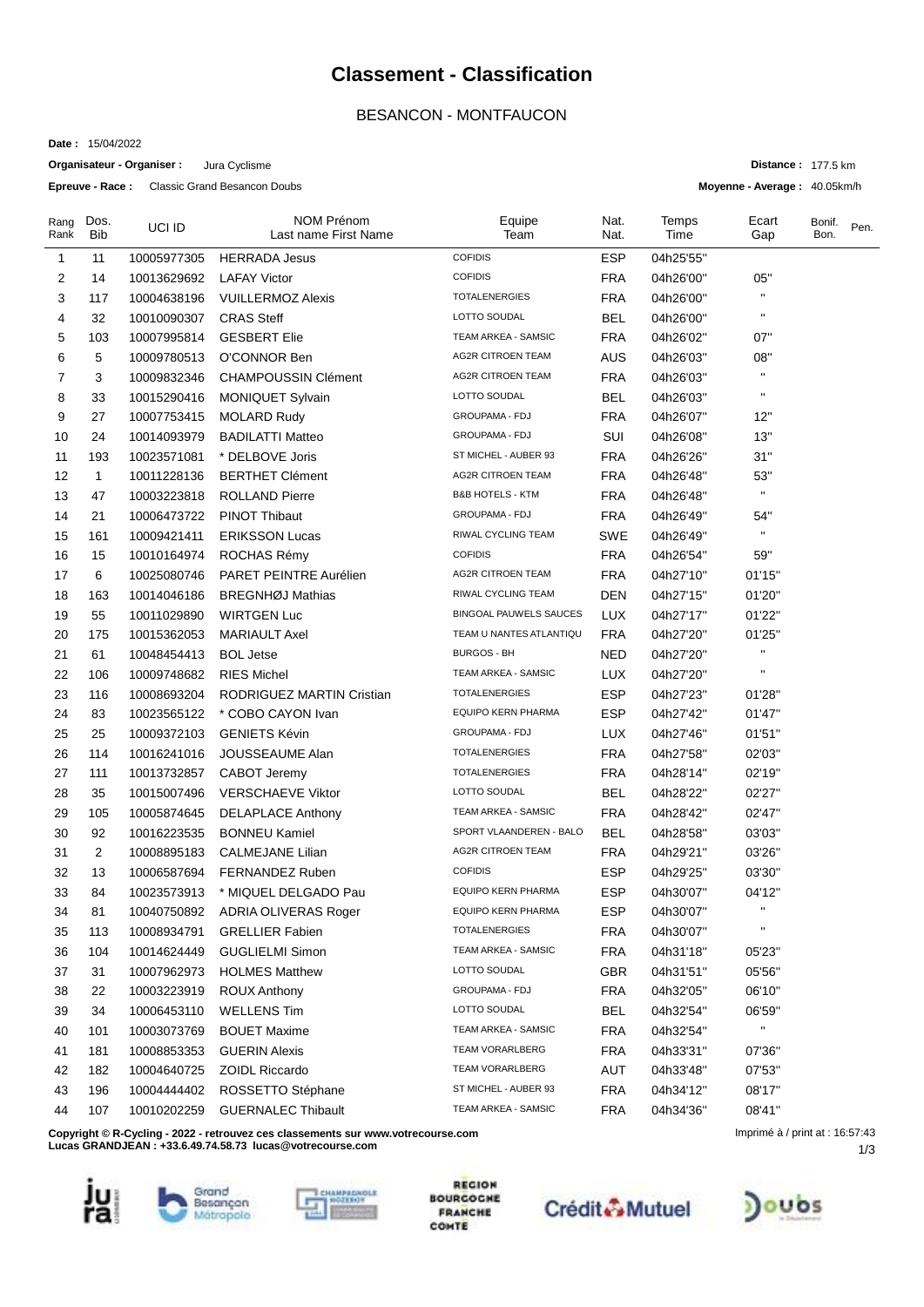| 45 | 112            | 10007245779 | DOUBEY Fabien               | <b>TOTALENERGIES</b>            | <b>FRA</b> | 04h35'17" | 09'22"         |
|----|----------------|-------------|-----------------------------|---------------------------------|------------|-----------|----------------|
| 46 | 42             | 10015766221 | <b>HEIDEMANN Miquel</b>     | <b>B&amp;B HOTELS - KTM</b>     | <b>GER</b> | 04h35'17" | $\mathbf{H}$   |
| 47 | 23             | 10006879607 | <b>DUCHESNE Antoine</b>     | <b>GROUPAMA - FDJ</b>           | CAN        | 04h35'30" | 09'35"         |
| 48 | 66             | 10005457242 | MADRAZO RUIZ Angel          | <b>BURGOS - BH</b>              | <b>ESP</b> | 04h38'48" | 12'53"         |
| 49 | 96             | 10014623338 | <b>MERTENS Julian</b>       | SPORT VLAANDEREN - BALO         | <b>BEL</b> | 04h38'48" | п.             |
| 50 | 102            | 10010984020 | FLOREZ LOPEZ Miguel Eduardo | TEAM ARKEA - SAMSIC             | COL        | 04h38'48" | $\mathbf{H}$   |
| 51 | 172            | 10016243036 | JEGAT Jordan                | TEAM U NANTES ATLANTIQU         | <b>FRA</b> | 04h38'48" | $\mathbf{H}$   |
| 52 | $\overline{7}$ | 10008883362 | PETERS Nans                 | <b>AG2R CITROEN TEAM</b>        | <b>FRA</b> | 04h38'48" | $\mathbf{H}$   |
| 53 | 44             | 10014682548 | <b>LAGREE Adrien</b>        | <b>B&amp;B HOTELS - KTM</b>     | <b>FRA</b> | 04h38'48" | П              |
| 54 | 86             | 10011153162 | LOPEZ CARAVACA Jordi        | <b>EQUIPO KERN PHARMA</b>       | <b>ESP</b> | 04h38'58" | 13'03"         |
| 55 | 141            | 10007214356 | <b>CARISEY Clément</b>      | GO SPORT - ROUBAIX LILLE        | <b>FRA</b> | 04h38'58" | $\mathbf{H}$   |
| 56 | 143            | 10009646733 | LEVEAU Jérémy               | <b>GO SPORT - ROUBAIX LILLE</b> | <b>FRA</b> | 04h38'58" | $\mathbf{H}$   |
| 57 | 197            | 10009072211 | VAN NIEKERK Morné           | ST MICHEL - AUBER 93            | <b>RSA</b> | 04h38'58" | п              |
| 58 | 63             | 10011233994 | PELEGRI FERRANDIS Oscar     | <b>BURGOS - BH</b>              | <b>ESP</b> | 04h38'58" | п              |
| 59 | 115            | 10011126385 | <b>OURSELIN Paul</b>        | <b>TOTALENERGIES</b>            | <b>FRA</b> | 04h38'58" | П              |
| 60 | 171            | 10014073064 | DANES Leo                   | TEAM U NANTES ATLANTIQU         | <b>FRA</b> | 04h38'58" | п              |
| 61 | 153            | 10016136740 | <b>BONNEFOIX Edouard</b>    | NICE METROPOLE COTE D'A         | <b>FRA</b> | 04h38'58" | П              |
| 62 | 191            | 10007911140 | <b>CARDIS Romain</b>        | ST MICHEL - AUBER 93            | <b>FRA</b> | 04h38'58" | п              |
| 63 | 173            | 10026390751 | * JOALLAND Yael             | TEAM U NANTES ATLANTIQU         | <b>FRA</b> | 04h38'58" | $\mathbf{H}$   |
| 64 | 41             | 10010164267 | <b>FERASSE Thibault</b>     | <b>B&amp;B HOTELS - KTM</b>     | <b>FRA</b> | 04h38'58" | $\mathbf{H}$   |
| 65 | 157            | 10007382387 | <b>URRUTY Maxime</b>        | NICE METROPOLE COTE D'A         | <b>FRA</b> | 04h38'58" |                |
| 66 | 57             | 10009788189 | <b>TIZZA Marco</b>          | <b>BINGOAL PAUWELS SAUCES</b>   | <b>ITA</b> | 04h40'05" | 14'10"         |
| 67 | 54             | 10010040692 | <b>MOLLY Kenny</b>          | <b>BINGOAL PAUWELS SAUCES</b>   | <b>BEL</b> | 04h40'05" | $\blacksquare$ |
| 68 | 43             | 10003094684 | <b>HIVERT Jonathan</b>      | <b>B&amp;B HOTELS - KTM</b>     | <b>FRA</b> | 04h40'05" | п              |
| 69 | 53             | 10008081595 | <b>MERTZ Remy</b>           | <b>BINGOAL PAUWELS SAUCES</b>   | <b>BEL</b> | 04h40'34" | 14'39"         |
| 70 | 91             | 10064927538 | * BERCKMOES Jenno           | SPORT VLAANDEREN - BALO         | <b>BEL</b> | 04h41'59" | 16'04"         |
| 71 | 67             | 10101897369 | <b>MOLENAAR Alexander</b>   | <b>BURGOS - BH</b>              | <b>NED</b> | 04h43'01" | 17'06"         |
| 72 | 46             | 10051730383 | * PARISELLA Raphael         | <b>B&amp;B HOTELS - KTM</b>     | CAN        | 04h43'18" | 17'23"         |
| 73 | 64             | 10009004715 | <b>ORTS LLORET Felipe</b>   | <b>BURGOS - BH</b>              | <b>ESP</b> | 04h43'21" | 17'26"         |
| 74 | 192            | 10014775609 | DEBEAUMARCHE Nicolas        | ST MICHEL - AUBER 93            | <b>FRA</b> | 04h43'37" | 17'42"         |
| 75 | 121            | 10020705440 | * BRENNSÆTER Trym           | EF EDUCATION - NIPPO DEV        | <b>NOR</b> | 04h43'56" | 18'01"         |
| 76 | 137            | 10016027111 | MC DUNPHY Conn              | <b>EVOPRO RACING</b>            | <b>IRL</b> | 04h43'56" | $\mathbf{H}$   |
| 77 | 162            | 10051489604 | * SØGAARD Kasper Viberg     | RIWAL CYCLING TEAM              | <b>DEN</b> | 04h44'38" | 18'43"         |
| 78 | 133            | 10015680335 | <b>VERHEYEN Maarten</b>     | <b>EVOPRO RACING</b>            | <b>BEL</b> | 04h45'18" | 19'23"         |
|    |                |             |                             |                                 |            |           |                |

**Copyright © R-Cycling - 2022 - retrouvez ces classements sur www.votrecourse.com Lucas GRANDJEAN : +33.6.49.74.58.73 lucas@votrecourse.com**

ju<br>ra





**REGION BOURGOGHE FRANCHE**<br>COMTE



2/3 Imprimé à / print at : 16:57:44

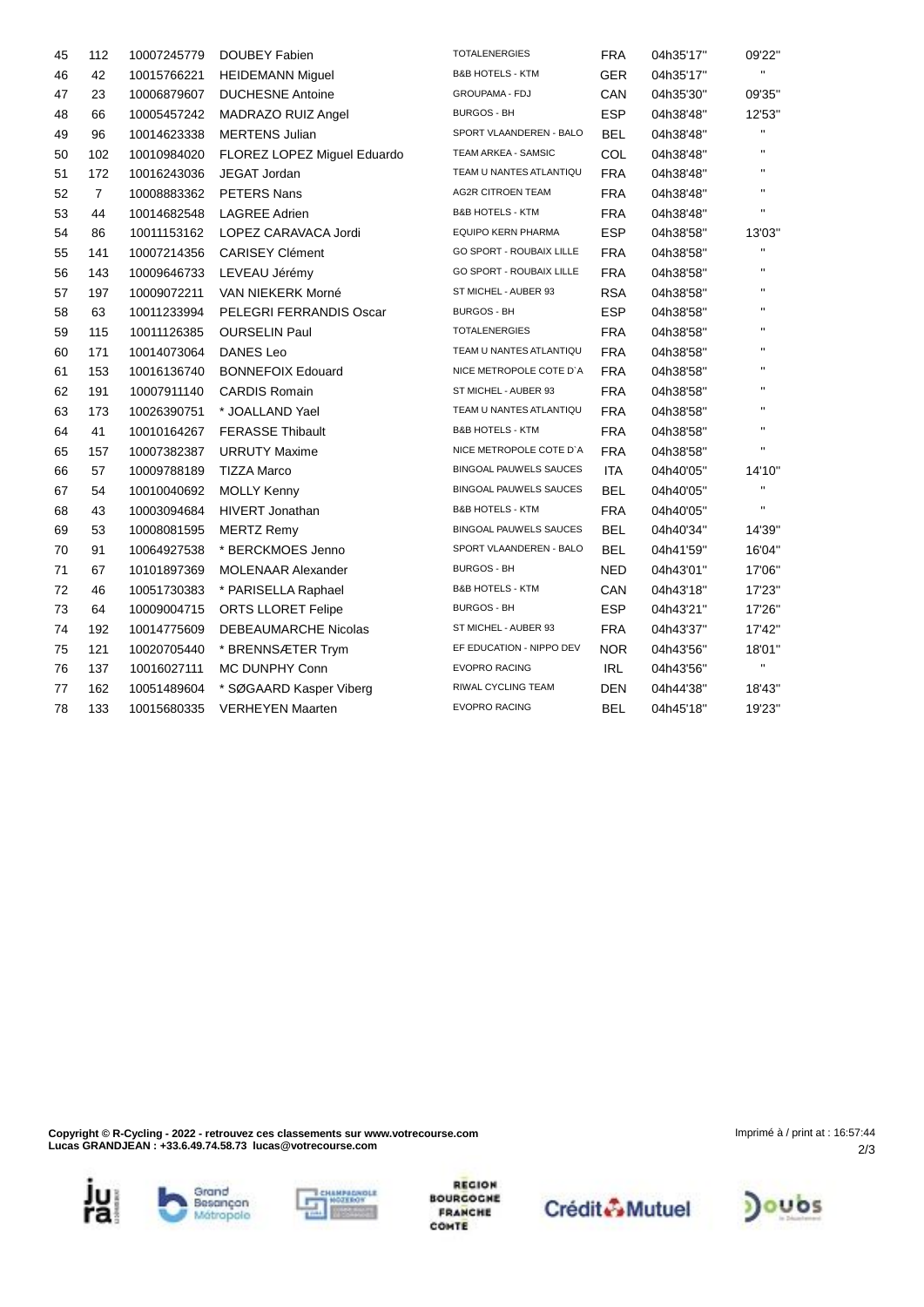#### **HORS DELAI - OTL - (Délais : 04h47'11 - 00h21'16)**

- 79 Dossard/Bib 93 DE WILDE Gilles SPORT VLAANDEREN BALOISE 10015825229 04h47'33
- 80 Dossard/Bib 144 MAINGUENAUD Tom GO SPORT ROUBAIX LILLE METROPOLE 10025414586 04h47'33
- 81 Dossard/Bib 94 FRETIN Milan SPORT VLAANDEREN BALOISE 10064419603 04h47'33
- 82 Dossard/Bib 45 LAURANCE Axel B&B HOTELS KTM 10068083573 04h47'33
- 83 Dossard/Bib 51 MEENS Johan BINGOAL PAUWELS SAUCES WB 10015678719 04h47'33
- 84 Dossard/Bib 146 VAHTRA Norman GO SPORT ROUBAIX LILLE METROPOLE 10009498506 04h47'33
- 85 Dossard/Bib 16 TOUMIRE Hugo COFIDIS 10066378393 04h50'21
- 86 Dossard/Bib 176 RICHARD Louis TEAM U NANTES ATLANTIQUE 10014061546 04h50'21
- 87 Dossard/Bib 124 ISHIGAMI Masahiro EF EDUCATION NIPPO DEVELOPMENT TEAM 10009638851 04h52'32
- 88 Dossard/Bib 123 JENNI Luca EF EDUCATION NIPPO DEVELOPMENT TEAM 10091455725 04h54'19

Numbers : 10

**Nombre de partants : 122**

**NON PARTANTS - DN** S

Dossard/Bib 142 - LEROUX Samuel - GO SPORT - ROUBAIX LILLE METROPOLE - 10008941259 Numbers : 1

**ABANDONS - DNF**

Dossard/Bib 4 - HANNINEN Jaakko - AG2R CITROEN TEAM - 10009419791 Dossard/Bib 12 - CHAMPION Thomas - COFIDIS - 10015494520 Dossard/Bib 17 - ZINGLE Axel - COFIDIS - 10010127891 Dossard/Bib 26 - LADAGNOUS Matthieu - GROUPAMA - FDJ - 10003021128 Dossard/Bib 52 - VENNER Quentin - BINGOAL PAUWELS SAUCES WB - 10015397318 Dossard/Bib 56 - PAASSCHENS Mathijs - BINGOAL PAUWELS SAUCES WB - 10014065788 Dossard/Bib 62 - OKAMIKA BENGOETXEA Ander - BURGOS - BH - 10040078360 Dossard/Bib 65 - EZQUERRA MUELA Jesus - BURGOS - BH - 10045497024 Dossard/Bib 82 - SANCHEZ LOPEZ Eugenio - EQUIPO KERN PHARMA - 10015330428 Dossard/Bib 85 - GALVAN FERNANDEZ Francisco - EQUIPO KERN PHARMA - 10010198724 Dossard/Bib 87 - RUIZ SEDANO Ibon - EQUIPO KERN PHARMA - 10015469359 Dossard/Bib 95 - HERREGODTS Rune - SPORT VLAANDEREN - BALOISE - 10015281524 Dossard/Bib 97 - WEEMAES Sasha - SPORT VLAANDEREN - BALOISE - 10011139624 Dossard/Bib 122 - FREDERIKSEN Oliver Wulff - EF EDUCATION - NIPPO DEVELOPMENT TEAM - 10036119144 Dossard/Bib 125 - STEHLI Felix - EF EDUCATION - NIPPO DEVELOPMENT TEAM - 10016586273 Dossard/Bib 131 - KEOGH Cian - EVOPRO RACING - 10016735009 Dossard/Bib 132 - MORIARTY Tom - EVOPRO RACING - 10017533540 Dossard/Bib 134 - MC LAUGHLIN Mitchell - EVOPRO RACING - 10017415524 Dossard/Bib 136 - GUINET Dylan - EVOPRO RACING - 10014365478 Dossard/Bib 145 - ŠIŠKEVICIUS Evaldas - GO SPORT - ROUBAIX LILLE METROPOLE - 10004589801 Dossard/Bib 147 - VERMEULEN Emiel - GO SPORT - ROUBAIX LILLE METROPOLE - 10009369776 Dossard/Bib 151 - BERLIN Antoine - NICE METROPOLE COTE D`AZUR - 10078179960 Dossard/Bib 154 - DELACROIX Tristan - NICE METROPOLE COTE D`AZUR - 10013733968 Dossard/Bib 155 - GOUBERT Jean - NICE METROPOLE COTE D`AZUR - 10013386283 Dossard/Bib 156 - MIFSUD Andréa - NICE METROPOLE COTE D`AZUR - 10015449151 Dossard/Bib 166 - VINJEBO Emil - RIWAL CYCLING TEAM - 10013118929 Dossard/Bib 167 - LISSON Christoffer - RIWAL CYCLING TEAM - 10009377355 Dossard/Bib 174 - PAQUET Tom - TEAM U NANTES ATLANTIQUE - 10067410132 Dossard/Bib 177 - RICHARD ANDRADE Florian - TEAM U NANTES ATLANTIQUE - 10069950825 Dossard/Bib 183 - AMANN Dominik - TEAM VORARLBERG - 10016012559 Dossard/Bib 184 - REUTIMANN Matthias - TEAM VORARLBERG - 10008692392 Dossard/Bib 185 - RIEGLER Nikolas - TEAM VORARLBERG - 10035049114 Dossard/Bib 194 - MALDONADO Anthony - ST MICHEL - AUBER 93 - 10006736127 Dossard/Bib 195 - MAURELET Flavien - ST MICHEL - AUBER 93 - 10011550458 Numbers : 34 **Juge à l'arrivée** AFONSO Jean Sebastien

**Copyright © R-Cycling - 2022 - retrouvez ces classements sur www.votrecourse.com Lucas GRANDJEAN : +33.6.49.74.58.73 lucas@votrecourse.com**

3/3 Imprimé à / print at : 16:57:44











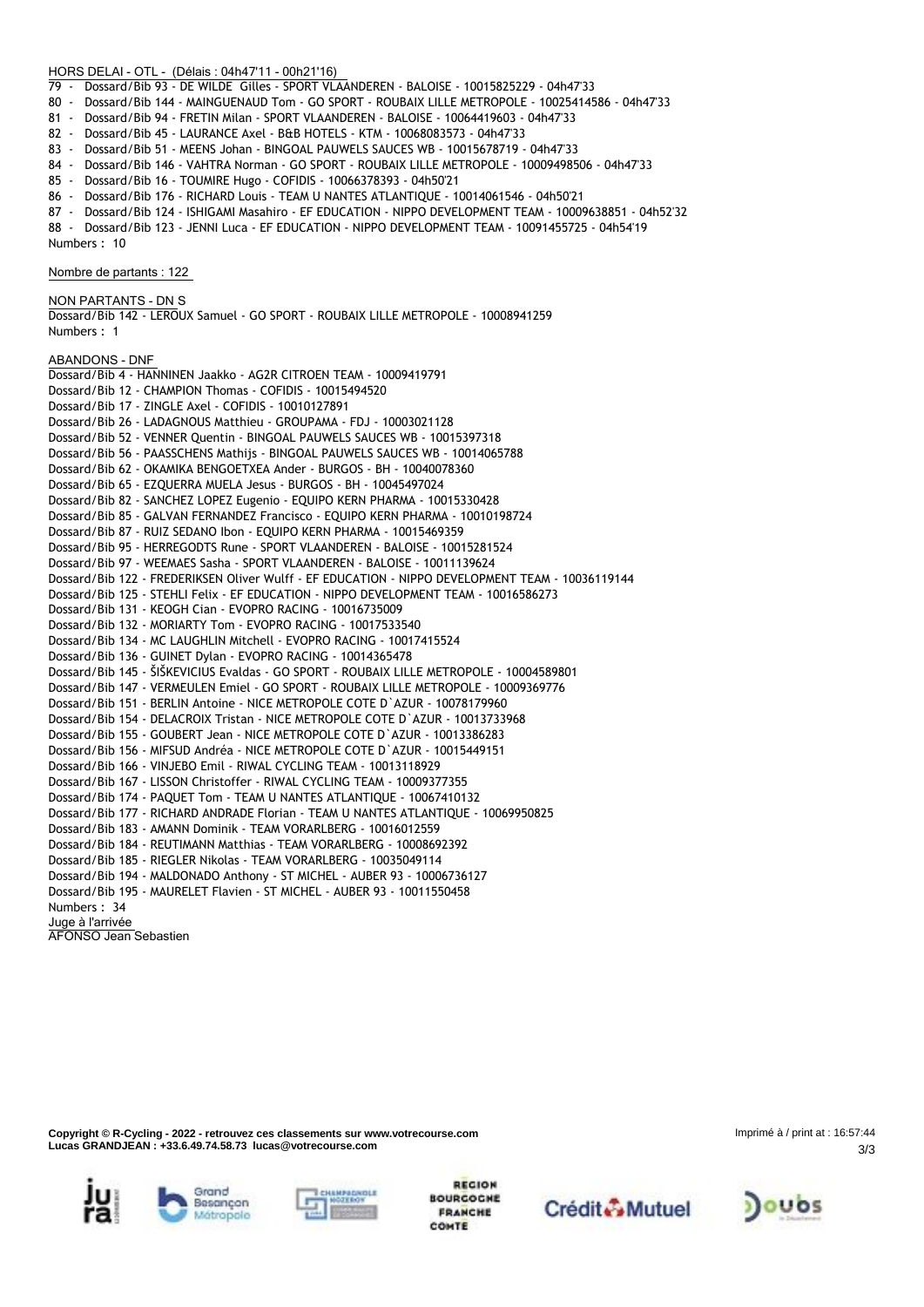### **MEILLEUR GRIMPEUR MOUNTAIN CLASSIFICATION**

BESANCON - MONTFAUCON

15/04/2022 **Date :**

**Epreuve - Race:** Classic Grand Besancon Doubs **Organisateur - Organiser :** Jura Cyclisme

|              |                    | accommont as retape etage cracemication |            |                |     |      |   |          |                   |
|--------------|--------------------|-----------------------------------------|------------|----------------|-----|------|---|----------|-------------------|
| Rg<br>Rk     | Dos.<br><b>Bib</b> | Nom Prénom<br>Last name First name      | Nat.       | Equipe<br>Team | Pts | Bon. |   | Rg<br>Rk | Dos<br><b>Bib</b> |
|              |                    | km 12.4 - COTE D'AMAGNEY                |            |                |     |      | 1 |          | 101               |
| 1            | 101                | <b>BOUET Maxime</b>                     | <b>FRA</b> | <b>ARK</b>     | 5   |      | 2 |          | 112               |
| 2            | 112                | DOUBEY Fabien                           | <b>FRA</b> | <b>TEN</b>     | 3   |      | 3 |          | 196               |
| 3            | 196                | ROSSETTO Stéphane                       | <b>FRA</b> | <b>AUB</b>     | 1   |      | 4 |          | 84                |
|              |                    |                                         |            |                |     |      | 5 |          | 31                |
|              |                    | km 104.8 - COTE D'EPEUGNEY              |            |                |     |      |   |          |                   |
| $\mathbf{1}$ | 101                | <b>BOUET Maxime</b>                     | <b>FRA</b> | <b>ARK</b>     | 5   |      |   |          |                   |
| 2            | 196                | ROSSETTO Stéphane                       | <b>FRA</b> | AUB            | 3   |      |   |          |                   |
| 3            | 84                 | MIQUEL DELGADO Pau                      | <b>ESP</b> | <b>EKP</b>     | 1   |      |   |          |                   |
|              |                    |                                         |            |                |     |      |   |          |                   |
|              |                    | km 133 - COTE DE LA MALATE              |            |                |     |      |   |          |                   |
| 1            | 101                | <b>BOUET Maxime</b>                     | <b>FRA</b> | <b>ARK</b>     | 5   |      |   |          |                   |
| 2            | 112                | DOUBEY Fabien                           | <b>FRA</b> | <b>TEN</b>     | 3   |      |   |          |                   |
| 3            | 31                 | <b>HOLMES Matthew</b>                   | <b>GBR</b> | <b>LTS</b>     | 1   |      |   |          |                   |

#### **Etape - Stage :** 1

**Classement de l'étape - Stage classification Classement général - General classification**

| Bon. | Ra<br>Rk | Bib | Dos. Nom Prénom<br>Last name First name | UCI ID      | Equipe<br>Team | <b>Pts</b> |
|------|----------|-----|-----------------------------------------|-------------|----------------|------------|
|      |          | 101 | <b>BOUET Maxime</b>                     | 10003073769 | ARK            | 15         |
|      | 2        | 112 | DOUBEY Fabien                           | 10007245779 | TFN            | 6          |
|      | 3        | 196 | ROSSETTO Stéphane                       | 10004444402 | AUB            | 4          |
|      | 4        | 84  | MIQUEL DELGADO Pau                      | 10023573913 | EKP            | 1          |
|      | 5        | 31  | <b>HOLMES Matthew</b>                   | 10007962973 | I T.S          | 1          |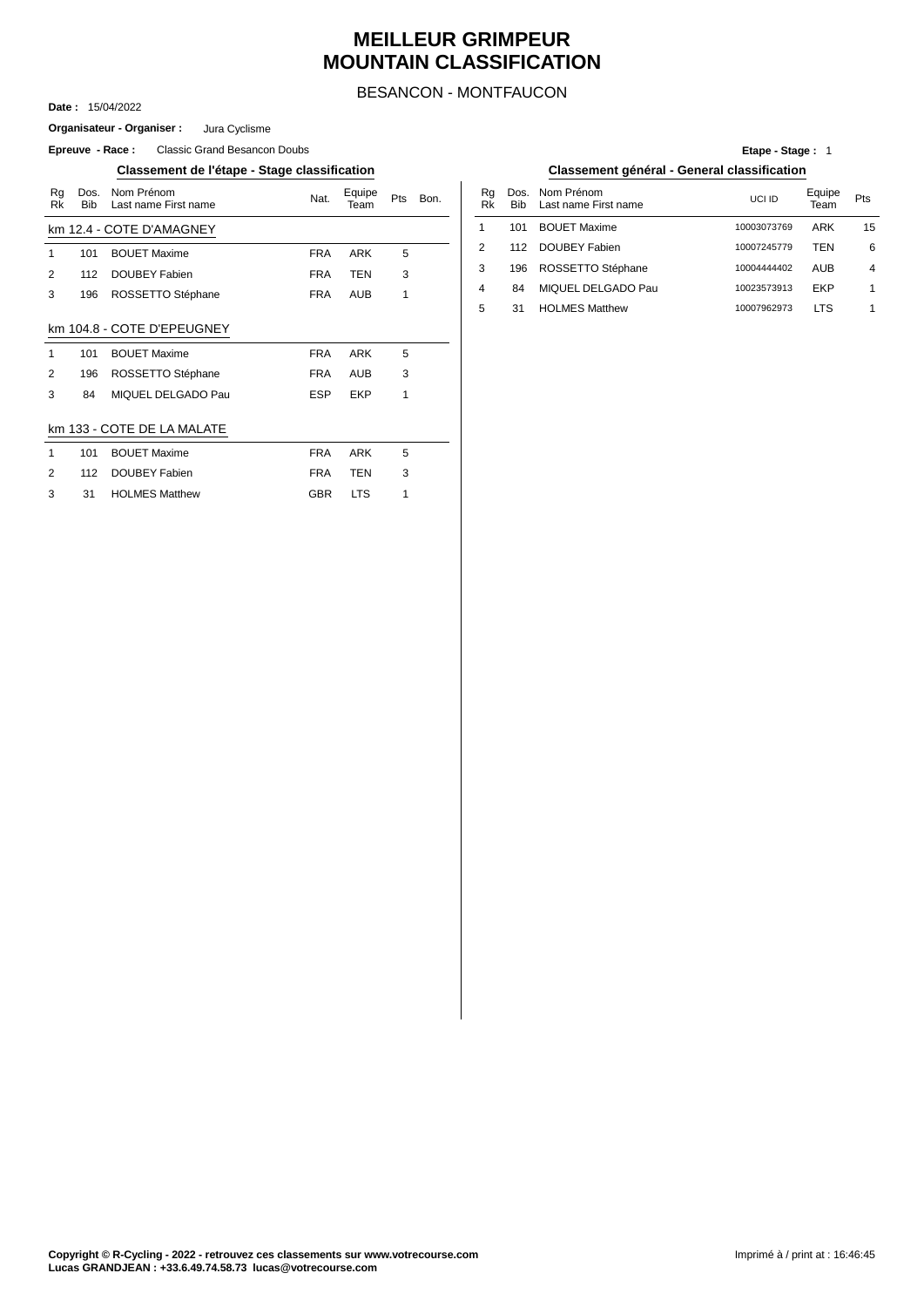## **CLASSEMENT DES SPRINTS SPRINTS CLASSIFICATION**

### BESANCON - MONTFAUCON

**Date :** 15/04/2022

**Organisateur - Organiser :** Jura Cyclisme

**Epreuve - Race :** Classic Grand Besancon Doubs

**Classement de l'étape - Stage classification Classement général - General classification**

| Rq | Dos. | Nom Prénom                 | Nat.       | Equipe     | Pts          | Bon.        | Rg<br>Rk | Dos.<br>Bib | Nom Prénom<br>Last name First name | N° licence UCI<br><b>UCI Code</b> | Equipe<br>Team | Pts                      |
|----|------|----------------------------|------------|------------|--------------|-------------|----------|-------------|------------------------------------|-----------------------------------|----------------|--------------------------|
|    |      | km 35.35 - DEVECEY         |            |            |              |             |          | 196         | ROSSETTO Stéphane                  |                                   | <b>AUB</b>     | 15                       |
| 1  | 196  | ROSSETTO Stéphane          | <b>FRA</b> | AUB        | 5            | 0           | 2        | 84          | MIQUEL DELGADO Pau                 |                                   | <b>EKP</b>     | $\overline{\phantom{a}}$ |
| 2  | 84   | MIQUEL DELGADO Pau         | <b>ESP</b> | <b>EKP</b> | 3            | 0           | 3        | 112         | DOUBEY Fabien                      |                                   | <b>TEN</b>     | $\overline{\phantom{a}}$ |
| 3  | 112  | <b>DOUBEY Fabien</b>       | <b>FRA</b> | <b>TEN</b> | $\mathbf{1}$ | $\mathbf 0$ | 4        | 101         | <b>BOUET Maxime</b>                |                                   | ARK            | G                        |
|    |      |                            |            |            |              |             | 5        | 31          | <b>HOLMES Matthew</b>              |                                   | <b>LTS</b>     | 1                        |
|    |      | km 79.2 - GROTTE D'OSSELLE |            |            |              |             |          |             |                                    |                                   |                |                          |
| 1  | 196  | ROSSETTO Stéphane          | <b>FRA</b> | AUB        | 5            | 0           |          |             |                                    |                                   |                |                          |
| 2  | 112  | <b>DOUBEY Fabien</b>       | <b>FRA</b> | <b>TEN</b> | 3            | 0           |          |             |                                    |                                   |                |                          |
| 3  | 31   | <b>HOLMES Matthew</b>      | <b>GBR</b> | <b>LTS</b> | 1            | $\mathbf 0$ |          |             |                                    |                                   |                |                          |
|    |      | km 139 - SAONE             |            |            |              |             |          |             |                                    |                                   |                |                          |
| 1  | 196  | ROSSETTO Stéphane          | <b>FRA</b> | AUB        | 5            | 0           |          |             |                                    |                                   |                |                          |
| 2  | 101  | <b>BOUET Maxime</b>        | <b>FRA</b> | <b>ARK</b> | 3            | 0           |          |             |                                    |                                   |                |                          |
| 3  | 84   | MIQUEL DELGADO Pau         | <b>ESP</b> | EKP        |              | 0           |          |             |                                    |                                   |                |                          |

| Etape - Stage: 1 |  |  |  |
|------------------|--|--|--|
|------------------|--|--|--|

| Classement général - General classification |  |
|---------------------------------------------|--|
|---------------------------------------------|--|

| Nom Prénom         | Nat.       | Equipe     | Pts | Bon. | Ra<br>Rk | Dos.<br><b>Bib</b> | Nom Prénom<br>Last name First name | N° licence UCI<br>UCI Code | Equipe<br>Team | Pts            |
|--------------------|------------|------------|-----|------|----------|--------------------|------------------------------------|----------------------------|----------------|----------------|
| DEVECEY            |            |            |     |      |          | 196                | ROSSETTO Stéphane                  |                            | <b>AUB</b>     | 15             |
| ROSSETTO Stéphane  | FRA        | <b>AUB</b> | 5   | 0    |          | 84                 | MIQUEL DELGADO Pau                 |                            | EKP            | $\overline{4}$ |
| MIQUEL DELGADO Pau | <b>ESP</b> | <b>EKP</b> | 3   | 0    | 3        | 112                | DOUBEY Fabien                      |                            | TEN            | $\overline{4}$ |
| DOUBEY Fabien      | <b>FRA</b> | TEN        |     | 0    | 4        | 101                | <b>BOUET Maxime</b>                |                            | ARK            | 3              |
|                    |            |            |     |      | 5        | 31                 | <b>HOLMES Matthew</b>              |                            | <b>LTS</b>     |                |
|                    |            |            |     |      |          |                    |                                    |                            |                |                |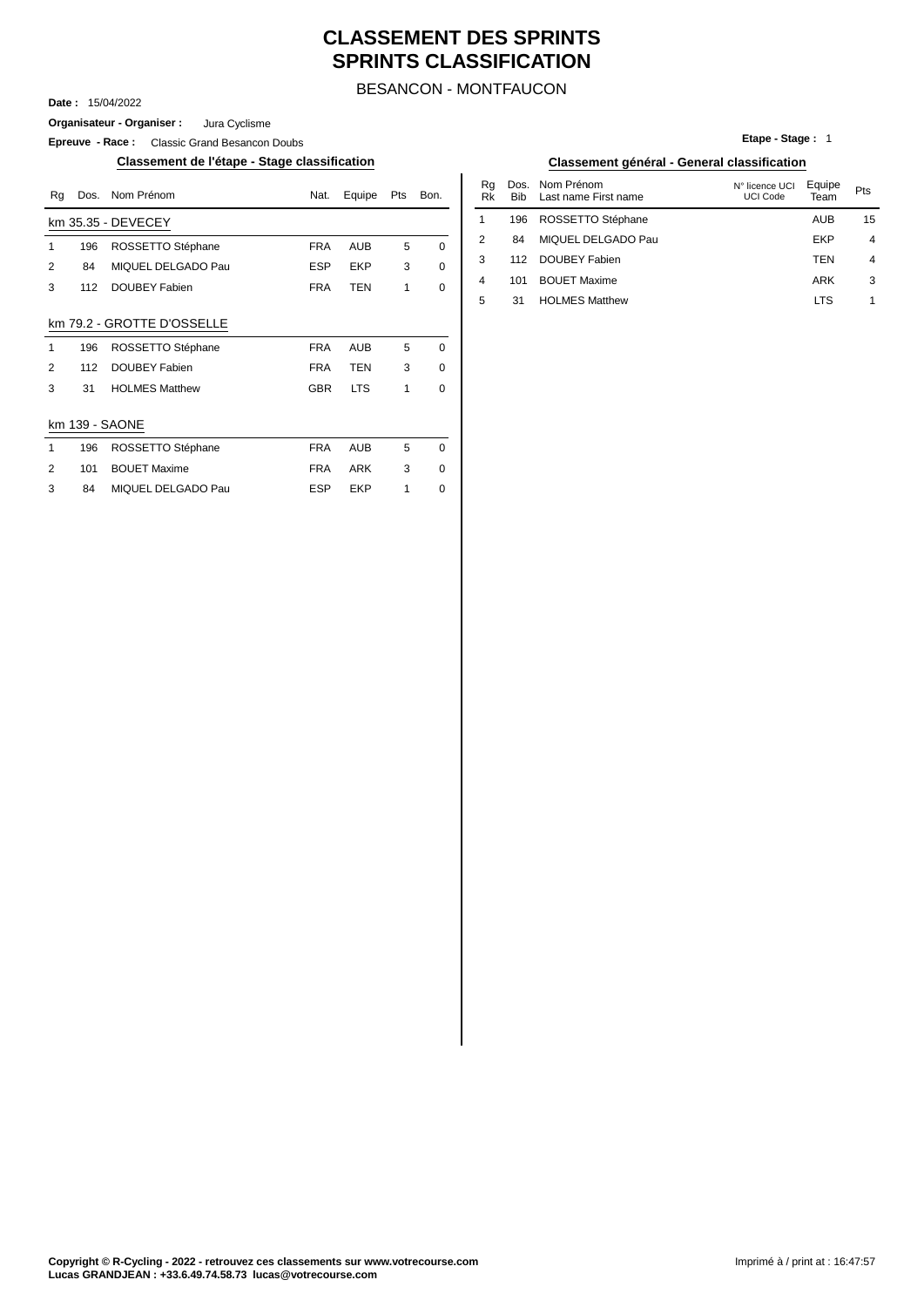## **CLASSEMENT DES JEUNES BEST YOUNG CLASSIFICATION**

BESANCON - MONTFAUCON

15/04/2022 **Date :**

**Organisateur :** Jura Cyclisme

Classic Grand Besancon Doubs **Epreuve :**

| <b>Classic Grand Besancon Doubs</b><br>Epreuve: |      |                        | Moyenne: 39.97km/h                        |              |              |
|-------------------------------------------------|------|------------------------|-------------------------------------------|--------------|--------------|
| Rang                                            | Dos. | NOM Prénom             | Equipe                                    | <b>Temps</b> | Ecart        |
|                                                 | 193  | DELBOVE Joris          | ST MICHEL - AUBER 93                      | 04h26'26"    |              |
| 2                                               | 83   | COBO CAYON Ivan        | EQUIPO KERN PHARMA                        | 04h27'42"    | 01'16"       |
| 3                                               | 84   | MIQUEL DELGADO Pau     | EQUIPO KERN PHARMA                        | 04h30'07"    | 03'41"       |
| 4                                               | 173  | JOALLAND Yael          | TEAM U NANTES ATLANTIQUE                  | 04h38'58"    | 12'32"       |
| 5                                               | 91   | <b>BERCKMOES Jenno</b> | SPORT VLAANDEREN - BALOISE                | 04h41'59"    | 15'33"       |
| 6                                               | 46   | PARISELLA Raphael      | <b>B&amp;B HOTELS - KTM</b>               | 04h43'18"    | 16'52"       |
| 7                                               | 121  | <b>BRENNSÆTER Trym</b> | EF EDUCATION - NIPPO DEVELOPMENT TEA      | 04h43'56"    | 17'30"       |
| 8                                               | 162  | SØGAARD Kasper Viberg  | RIWAL CYCLING TEAM                        | 04h44'38"    | 18'12"       |
| 9                                               | 144  | MAINGUENAUD Tom        | <b>GO SPORT - ROUBAIX LILLE METROPOLE</b> | 04h47'33"    | 21'07"       |
| 10                                              | 94   | <b>FRETIN Milan</b>    | SPORT VLAANDEREN - BALOISE                | 04h47'33"    | $\mathbf{H}$ |
| 11                                              | 45   | <b>LAURANCE Axel</b>   | <b>B&amp;B HOTELS - KTM</b>               | 04h47'33"    | $\mathbf{H}$ |
| 12                                              | 16   | <b>TOUMIRE Hugo</b>    | <b>COFIDIS</b>                            | 04h50'21"    | 23'55"       |
| 13                                              | 123  | <b>JENNI Luca</b>      | EF EDUCATION - NIPPO DEVELOPMENT TEA      | 04h54'19"    | 27'53"       |

**Distance : 177.5 km** 

**Etape :** 1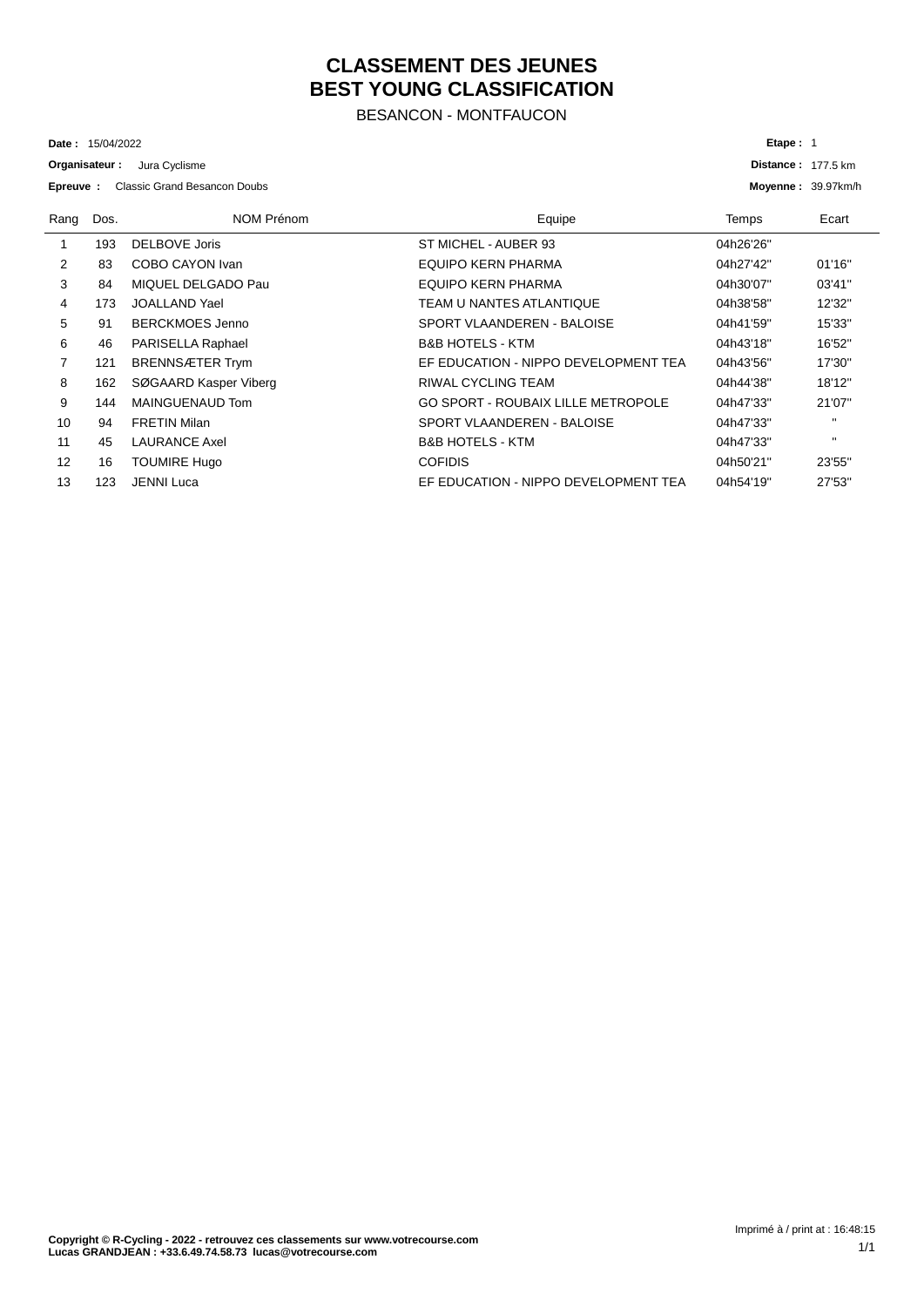### **CLASSEMENT PAR EQUIPE - TEAM CLASSIFICATION**

### BESANCON - MONTFAUCON

#### **Date :** 15/04/2022

**Organisateur - Organiser :** Jura Cyclisme

**Epreuve - Race :** Classic Grand Besancon Doubs

### **Classement de l'étape - Stage classification Classement général - Général classification**

|                 | Rg Equipe<br>Rk Team                                               | Temps<br>Time | Ecart<br>Gap |
|-----------------|--------------------------------------------------------------------|---------------|--------------|
| $\mathbf 1$     | <b>COFIDIS</b>                                                     | 13h18'49"     |              |
| $\overline{2}$  | $11 - 14 - 15$<br><b>AG2R CITROEN TEAM</b>                         | 13h18'54"     | 05"          |
| 3               | $5 - 3 - 1$<br><b>GROUPAMA - FDJ</b>                               | 13h19'04"     | 15"          |
| 4               | $27 - 24 - 21$<br><b>LOTTO SOUDAL</b>                              | 13h20'25"     | 01'36"       |
| 5               | $32 - 33 - 35$<br><b>TOTALENERGIES</b>                             | 13h21'21"     | 02'32"       |
| 6               | 117 - 116 - 114<br><b>TEAM ARKEA - SAMSIC</b>                      | 13h22'04"     | 03'15"       |
| $\overline{7}$  | $103 - 106 - 105$<br>EQUIPO KERN PHARMA                            | 13h27'56"     | 09'07"       |
| 8               | $83 - 84 - 81$<br>RIWAL CYCLING TEAM                               | 13h38'42"     | 19'53"       |
| 9               | 161 - 163 - 162<br>ST MICHEL - AUBER 93                            | 13h39'36"     | 20'47"       |
| 10              | 193 - 196 - 197<br><b>B&amp;B HOTELS - KTM</b>                     | 13h40'53"     | 22'04"       |
| 11              | $47 - 42 - 44$<br><b>BURGOS - BH</b>                               | 13h45'06"     | 26'17"       |
| 12              | $61 - 66 - 63$<br>TEAM U NANTES ATLANTIQUE                         | 13h45'06"     | 26'17"       |
|                 | 175 - 172 - 171                                                    |               |              |
| 13 <sup>7</sup> | BINGOAL PAUWELS SAUCES WB<br>$55 - 57 - 54$                        | 13h47'27"     | 28'38"       |
| 14              | SPORT VLAANDEREN - BALOISE<br>$92 - 96 - 91$                       | 13h49'45"     | 30'56"       |
| 15              | GO SPORT - ROUBAIX LILLE METROPOLE<br>141 - 143 - 144              | 14h05'29"     | 46'40"       |
| 16              | EF EDUCATION - NIPPO DEVELOPMENT<br><b>TEAM</b><br>121 - 124 - 123 | 14h30'47"     | 01h11'58"    |

#### **Etape - Stage :** 1

| Classement general - General classification |                                                 |               |              |  |  |  |  |
|---------------------------------------------|-------------------------------------------------|---------------|--------------|--|--|--|--|
| Rq<br><b>Rk</b>                             | Equipe<br>Team                                  | Temps<br>Time | Ecart<br>Gap |  |  |  |  |
| 1                                           | <b>COFIDIS</b>                                  | 13h18'49"     |              |  |  |  |  |
| 2                                           | <b>AG2R CITROEN TEAM</b>                        | 13h18'54"     | 05"          |  |  |  |  |
| 3                                           | <b>GROUPAMA - FDJ</b>                           | 13h19'04"     | 15"          |  |  |  |  |
| 4                                           | <b>LOTTO SOUDAL</b>                             | 13h20'25"     | 01'36"       |  |  |  |  |
| 5                                           | <b>TOTALENERGIES</b>                            | 13h21'21"     | 02'32"       |  |  |  |  |
| 6                                           | TFAM ARKFA - SAMSIC                             | 13h22'04"     | 03'15"       |  |  |  |  |
| 7                                           | EQUIPO KERN PHARMA                              | 13h27'56"     | 09'07"       |  |  |  |  |
| 8                                           | RIWAL CYCLING TEAM                              | 13h38'42"     | 19'53"       |  |  |  |  |
| 9                                           | ST MICHEL - AUBER 93                            | 13h39'36"     | 20'47"       |  |  |  |  |
| 10                                          | <b>B&amp;B HOTELS - KTM</b>                     | 13h40'53"     | 22'04"       |  |  |  |  |
| 11                                          | <b>BURGOS - BH</b>                              | 13h45'06"     | 26'17"       |  |  |  |  |
| 12                                          | TEAM U NANTES ATLANTIQUE                        | 13h45'06"     | 26'17"       |  |  |  |  |
| 13                                          | <b>BINGOAL PAUWELS SAUCES WB</b>                | 13h47'27"     | 28'38"       |  |  |  |  |
| 14                                          | SPORT VLAANDEREN - BALOISE                      | 13h49'45"     | 30'56"       |  |  |  |  |
| 15                                          | GO SPORT - ROUBAIX LILLE METROPOLE              | 14h05'29"     | 46'40"       |  |  |  |  |
| 16                                          | EF EDUCATION - NIPPO DEVELOPMENT<br><b>TFAM</b> | 14h30'47"     | 01h11'58"    |  |  |  |  |